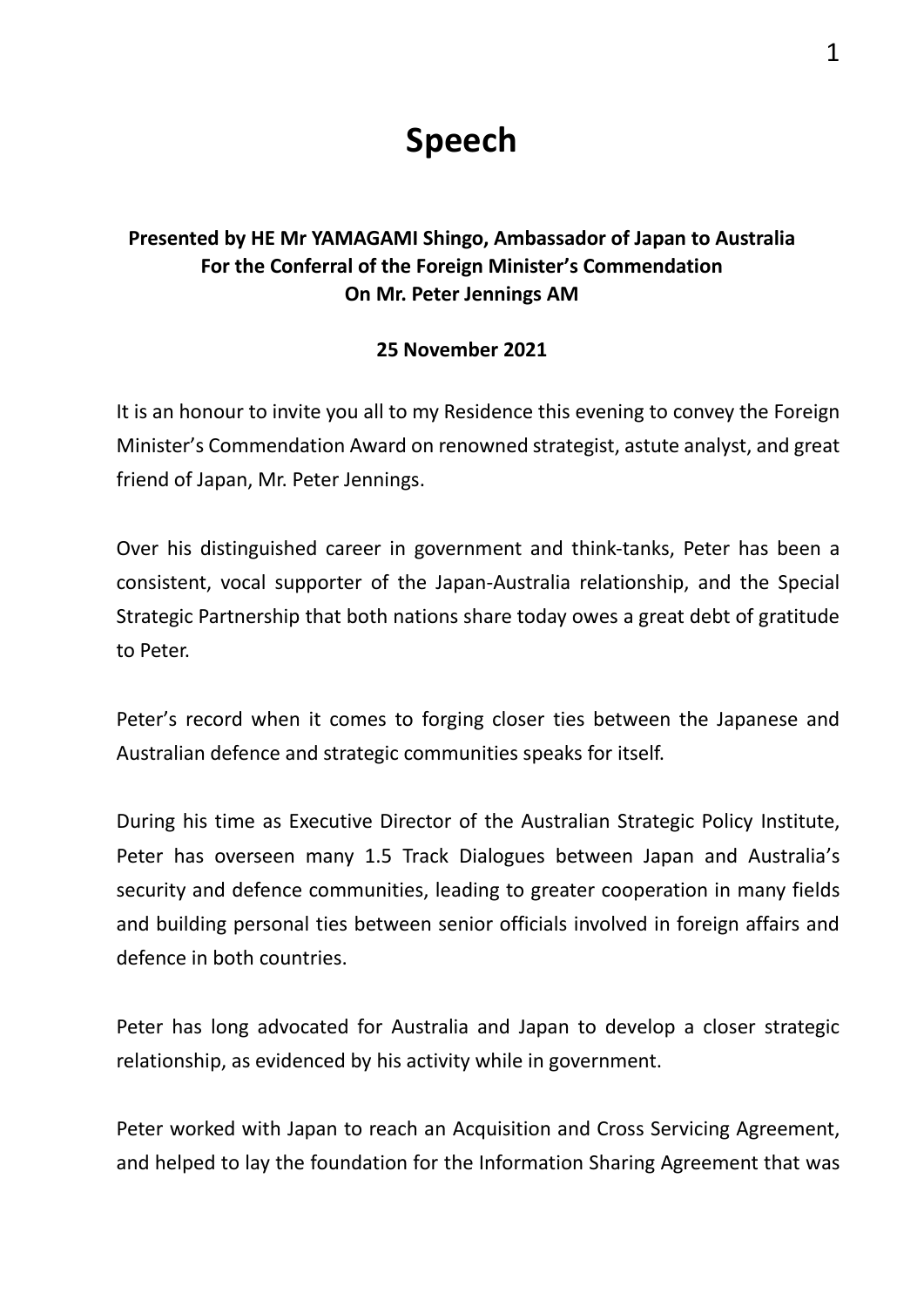signed in 2012.

Upon becoming Executive Director of ASPI, one of Peter's first reports advocated expanding Japan-Australia defence cooperation – indeed this was in the very title of the report!

Whether it be at symposiums, dialogues, during television or net-streamed interviews, or in newspaper and journal articles, Peter has consistently and resolutely backed the Japan-Australia relationship and highlighted its strengths and the need for greater levels of cooperation between both countries.

This support was made most evident in the 2016 Defence White Paper. Peter's role as chairman of the panel of consultants for the drafting of the paper resulted in a more prominent position for Japan in Australia's security thinking. This was both noticed and appreciated by Tokyo, as was the support shown by Australia for Japan's more pro-active involvement in security-related activities.

I also wish to offer my sincere gratitude to Peter for the support that ASPI has given to joint projects and analysis both with the Japanese government and the Japan Institute of International Affairs.

Under Peter's leadership, ASPI has become the foremost think-tank in Australia, and indeed within Oceania as a whole, for all matters concerning defence and security.

Moreover, ASPI has now branched out overseas, with the announcement by Defence Minister Dutton of the opening of an ASPI office in Washington D.C. That is a remarkable achievement and testament to Peter's influence and advocacy.

As Executive Director, Peter has lent his considerable expertise to analysing what